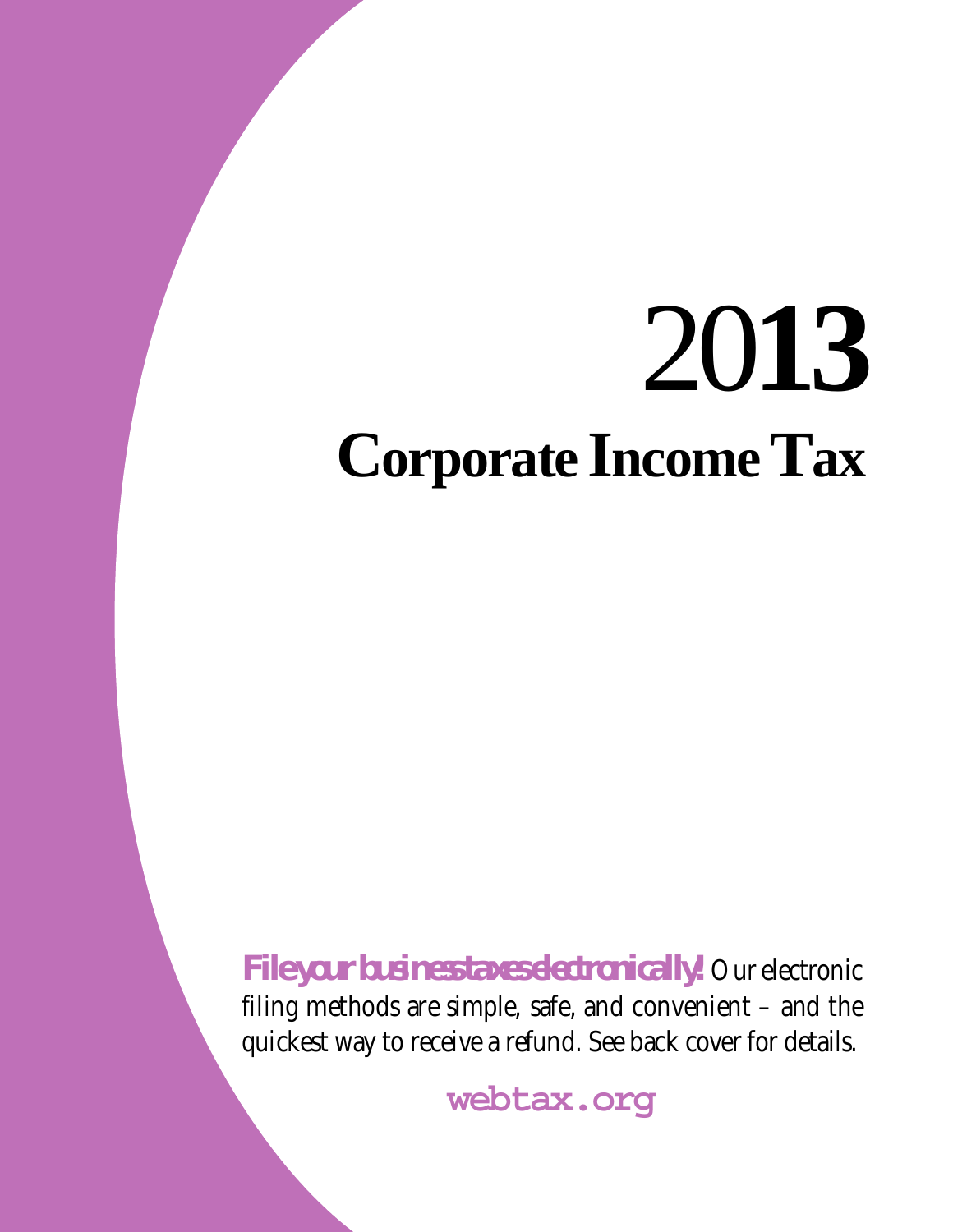## **In This Booklet**

|                                  | $\boldsymbol{2}$ |
|----------------------------------|------------------|
|                                  |                  |
|                                  |                  |
|                                  |                  |
| Instructions for Form K-120AS 15 |                  |
|                                  |                  |
|                                  |                  |
|                                  |                  |

## **What's New**

**TAX CREDITS REPEALED.** Beginning with tax year 2013, tax credits for contributions to a regional foundation (K-32), a historic site (K-75), or a community college for deferred maintenance (K-84) are no longer available. Additionally, no new tax credits will be allowed for contributions to a law enforcement training center (K-72), to a university for deferred maintenance (K-85), or toward film production (K-86); however, the law provides that unused credits may be carried forward as long as they meet statutory requirements.

NEW LINE ON FORMS K-120 AND K-121. These forms contain a new line for reporting a recapture amount of an expensing deduction. If the property for which an expense deduction was taken is subsequently sold during the applicable recovery period for such property, or is relocated outside the state of Kansas during such applicable recovery period, then the expense deduction determined shall be subject to recapture and treated as Kansas taxable income allocated to this state. See Schedule K-120EX.

## **General Information**

If any due date falls on a Saturday, Sunday, or legal holiday, substitute the next regular workday.

| <b>Who Must</b><br>File a<br><b>Return</b> | A Kansas Corporate income tax return must be filed by all corporations doing business in or deriving income<br>from sources within Kansas who are required to file a federal income tax return, whether or not a tax is due.<br>Unitary Groups (for taxable years after December 31, 1990): If any member of a unitary group has activity in<br>Kansas exceeding that protected by 15 U.S.C. Section 381, all unitary group members having Kansas property,<br>payroll, or sales must file Kansas returns and pay the tax due.<br>Corporations which elect under subchapter S of the IRC (Internal Revenue Code) not to be taxed as a corporation<br>must file a Kansas Partnership or S Corporation return, Form K-120S. All other corporations must file Form K-120.<br>Exempt Organizations: Any corporation exempt from federal income tax under the provisions of the IRC, and<br>who files Form 990 or Form 990EZ, is exempt for Kansas income tax purposes in each year in which such<br>corporation satisfies the IRC requirement for exemption. However, a corporation that is subject to the tax on<br>unrelated business income by the IRC, who files a Form 990T, is also subject to the tax on unrelated business<br>income for Kansas purposes and must file on Kansas Form K-120.<br>In addition to the corporations exempt from federal income tax, there shall also be exempt for Kansas income<br>tax purposes, insurance companies, banks, trust companies, savings and loan associations, and any other<br>organizations specifically exempt under the laws of the State of Kansas. (National bank associations, banks, trust<br>companies, and savings and loan associations are required to file privilege tax on Kansas Form K-130. Insurance<br>companies are subject to a Premium Tax.) |
|--------------------------------------------|------------------------------------------------------------------------------------------------------------------------------------------------------------------------------------------------------------------------------------------------------------------------------------------------------------------------------------------------------------------------------------------------------------------------------------------------------------------------------------------------------------------------------------------------------------------------------------------------------------------------------------------------------------------------------------------------------------------------------------------------------------------------------------------------------------------------------------------------------------------------------------------------------------------------------------------------------------------------------------------------------------------------------------------------------------------------------------------------------------------------------------------------------------------------------------------------------------------------------------------------------------------------------------------------------------------------------------------------------------------------------------------------------------------------------------------------------------------------------------------------------------------------------------------------------------------------------------------------------------------------------------------------------------------------------------------------------------------------------------------------------------------------------------------------------------------|
| When and<br><b>Where to</b><br><b>File</b> | Calendar Year: If your return is based on a calendar year, it must be filed by April 15, 2014.<br>Fiscal Year: If your return is based on a tax year other than a calendar year, it must be filed no later than the 15th<br>day of the fourth month following the end of your tax year.<br>Conformity to Federal Due Dates: Kansas returns are due one (1) month after the federal due date. If the<br>original federal due date is not the 15th day of the third month after the close of a taxable year, the corporation is<br>required to complete item "I" in the taxpayer information section of Form K-120 and enclose a letter indicating the<br>authorizing federal statute. Do not enter your extended due date.<br>Amended Returns: If the amended return will result in a refund then it must be filed within three (3) years from<br>the date the original return was due including any extensions allowed pursuant to law, or two (2) years from the<br>date the tax claimed to be refunded or against which the credit claimed was paid, whichever periods expires later.<br>Mail your Corporate Income Tax return and any payment due to the following address: KANSAS<br>CORPORATE TAX, KANSAS DEPARTMENT OF REVENUE, PO BOX 758571, TOPEKA, KS 66675-8571                                                                                                                                                                                                                                                                                                                                                                                                                                                                                                                                       |
| <b>Accounting</b><br><b>Period</b>         | The taxable year for Kansas is the same as the taxable year for federal income tax purposes. If your taxable year<br>changes, or the method of your accounting is changed for federal income tax purposes, then the taxable year and<br>method of accounting shall be similarly changed for Kansas income tax purposes.                                                                                                                                                                                                                                                                                                                                                                                                                                                                                                                                                                                                                                                                                                                                                                                                                                                                                                                                                                                                                                                                                                                                                                                                                                                                                                                                                                                                                                                                                          |
| <b>Confidential</b><br><b>Information</b>  | Income tax information disclosed to KDOR, either on returns or through department investigation, is held in<br>strict confidence by law. KDOR, the IRS (Internal Revenue Service), the Multi-state Tax Commission and several<br>other states have an agreement under which some tax information is exchanged. This is to verify the accuracy and<br>consistency of information reported on federal and Kansas tax returns.                                                                                                                                                                                                                                                                                                                                                                                                                                                                                                                                                                                                                                                                                                                                                                                                                                                                                                                                                                                                                                                                                                                                                                                                                                                                                                                                                                                      |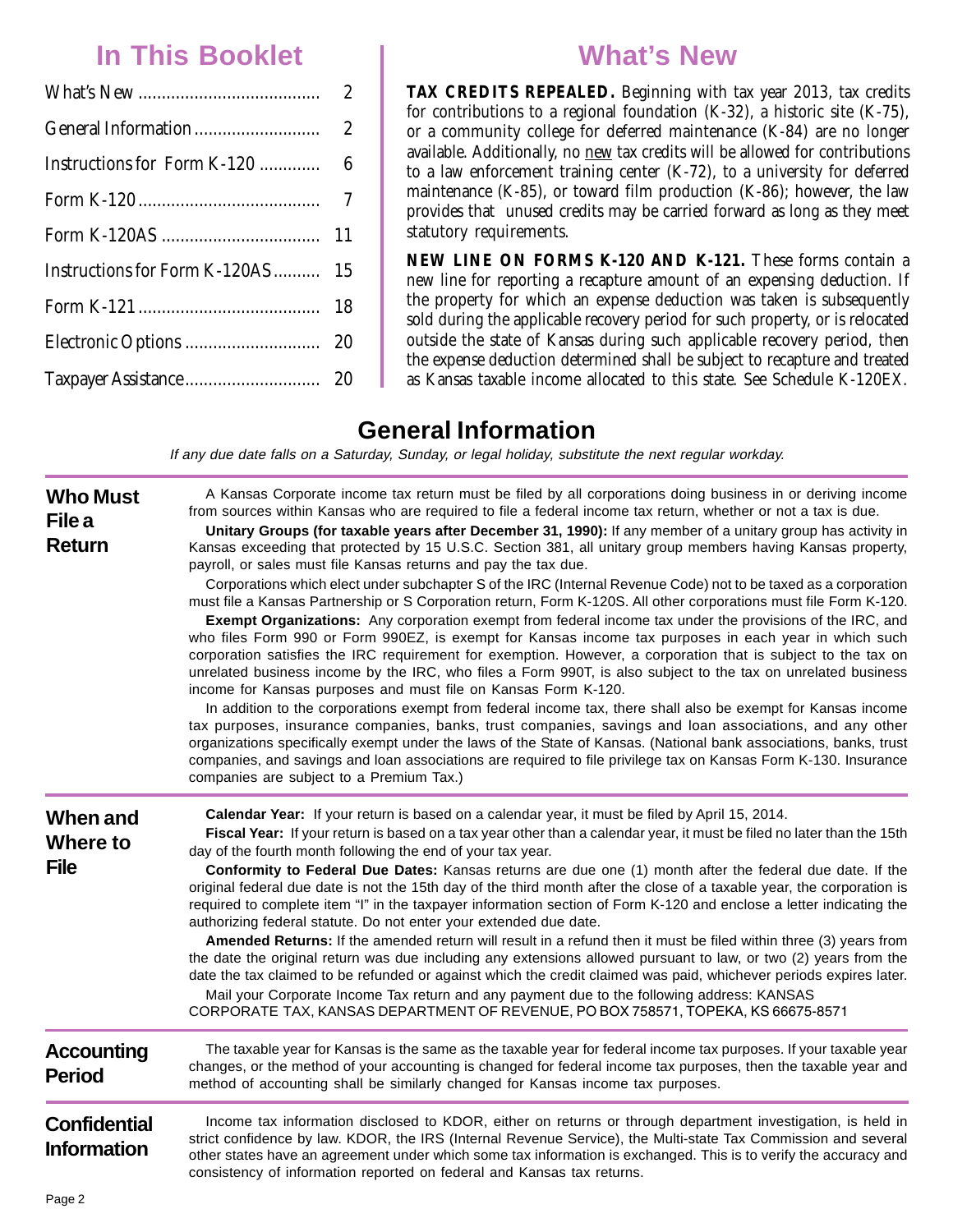| <b>Completing</b>                                                     | All applicable lines on Form K-120 and Form K-120AS must be completed. Be certain to complete all boxes in<br>the Taxpayer Information section of the return.                                                                                                                                                                                                                                                                                                                                                                                                                                                                                                                                                                                       |
|-----------------------------------------------------------------------|-----------------------------------------------------------------------------------------------------------------------------------------------------------------------------------------------------------------------------------------------------------------------------------------------------------------------------------------------------------------------------------------------------------------------------------------------------------------------------------------------------------------------------------------------------------------------------------------------------------------------------------------------------------------------------------------------------------------------------------------------------|
| <b>Your Return</b>                                                    | All corporations filing a combined return (single or multiple), or authorized to file using the alternative or<br>separate accounting method, must complete lines 1 through 20 using the total combined income column from<br>Schedule K-121.                                                                                                                                                                                                                                                                                                                                                                                                                                                                                                       |
|                                                                       | Nonbusiness Income Claimed: Any taxpayer that claims nonbusiness income on the Kansas return is required<br>to clearly demonstrate that the transaction or activity which gave rise to the income was unusual in nature and<br>infrequent in occurrence or that the income was earned in the course of activities unrelated to the taxpayer's<br>regular business operations in Kansas. The taxpayer must also submit a schedule as required by line 12 of the<br>Specific Line Instructions for Form K-120. If the taxpayer does not demonstrate that the income is nonbusiness<br>and does not submit the required schedules, the income will be considered business income by KDOR and the<br>department will apportion that income accordingly. |
| <b>Extension of</b>                                                   | If you are unable to complete your return by the filing deadline, you may request an extension of time to file. If you<br>filed federal Form 7004 with the IRS for an extension, enclose a copy of that form with your completed K-120 to                                                                                                                                                                                                                                                                                                                                                                                                                                                                                                           |
| <b>Time to File</b>                                                   | automatically receive a six-month extension to file your Kansas return. Kansas does not have a separate extension<br>request form. If you are entitled to a refund, an extension is not required to file the return after the original due date.                                                                                                                                                                                                                                                                                                                                                                                                                                                                                                    |
| An extension of time<br>to <b>file</b> is not an<br>extension to pay. | To pay the balance due for an extension, use the Kansas Corporate Payment Voucher (K-120V) and mark the<br>box indicating an extension payment. If you do not pay the tax due (may be estimated) by the original due date, you<br>will owe interest and may also be charged a penalty on any balance due.                                                                                                                                                                                                                                                                                                                                                                                                                                           |
| <b>Federal</b><br><b>Return</b>                                       | You must enclose with Form K-120 a copy of the following federal return pages as filed with the IRS. Do not<br>enclose copies of proforma returns. KDOR reserves the right to request additional information as necessary.                                                                                                                                                                                                                                                                                                                                                                                                                                                                                                                          |
|                                                                       | Pages 1 through 5 of the federal return or consolidated federal return, whichever is applicable. If a consolidated<br>return, you must enclose a company-by-company spreadsheet of income and expense to total the<br>consolidated federal taxable income and a company-by-company spreadsheet of the consolidated balance<br>sheet including Schedules M-1 and M-2.                                                                                                                                                                                                                                                                                                                                                                                |
|                                                                       | ■ Federal schedules to support any Kansas modifications claimed on Form K-120.<br>Federal Forms 851, 1118, and 5471, as applicable.                                                                                                                                                                                                                                                                                                                                                                                                                                                                                                                                                                                                                 |
| <b>Estimated</b><br>Tax                                               | Every corporation shall pay estimated tax for the taxable year if its Kansas income tax liability can reasonably be<br>expected to exceed \$500. Any corporation which began business in Kansas during this tax year is not required to<br>pay estimated tax and no underpayment of estimated tax penalty will be imposed for this initial year. NOTE:<br>Current year estimated payments cannot be used to off-set prior year tax liabilities. See K.A.R. 92-11-22(c).                                                                                                                                                                                                                                                                             |
|                                                                       | For your convenience, Kansas offers simple electronic payment solutions for your estimate tax that are available<br>24 hours a day, 7 days a week! There are many advantages to paying electronically - no check to write or voucher<br>to complete and mail, and you get immediate acknowledgment that your payment was received. Additionally,<br>reducing paper consumption is both cost effective and environmentally friendly. Visit our web site at webtax.org<br>to choose a paperless payment option.                                                                                                                                                                                                                                       |
| <b>Business</b><br><b>Income</b><br><b>Election</b>                   | A taxpayer may elect to have all income derived from the acquisition, management, use, or disposition of tangible<br>and intangible property treated as business income. The election is effective and irrevocable for the taxable year<br>of the election and the following nine taxable years. It is binding on all members of a unitary group of corporations.<br>To make the election, a corporation must file Form K-120EL with KDOR within the time limits established by law.                                                                                                                                                                                                                                                                |
|                                                                       | A corporation not previously doing business in Kansas that intends to make this election for its initial year of<br>business must file Form K-120EL within 60 days after filing the articles of incorporation or application for<br>authority to engage in business with the Kansas Secretary of State.                                                                                                                                                                                                                                                                                                                                                                                                                                             |
|                                                                       | ■ For corporations currently doing business in Kansas, the election must be filed on or before the last day of<br>the tax year immediately preceding the tax year for which the election is made.                                                                                                                                                                                                                                                                                                                                                                                                                                                                                                                                                   |
|                                                                       | Form K-120EL must be sent separately from the Corporate Income Tax return.                                                                                                                                                                                                                                                                                                                                                                                                                                                                                                                                                                                                                                                                          |
| Amending<br><b>Your Return</b>                                        | You must file an amended Kansas return when: 1) an error was made on your Kansas return, 2) there is a<br>change (error or adjustment) on another state's return, 3) there is a change (error or adjustment) on your federal<br>return. Check the AMENDED box in the Taxpayer Information section of Form K-120 if you are amending your<br>2013 Kansas return. Be sure to enclose any applicable supporting documents, such as a copy of the other<br>state's amended return or a copy of the IRS amended return or Revenue Agent's Report or adjustment letter                                                                                                                                                                                    |
|                                                                       | showing and explaining the adjustments. If additional tax is due, complete and enclose Form K-120V, marking an<br>"X" in the "Amended Payment" box.                                                                                                                                                                                                                                                                                                                                                                                                                                                                                                                                                                                                 |
|                                                                       | Amended Federal Return: If you are filing an amended federal income tax return, for the same taxable year as<br>your Kansas amended return, you must enclose a complete copy of the amended federal return and full explanations                                                                                                                                                                                                                                                                                                                                                                                                                                                                                                                    |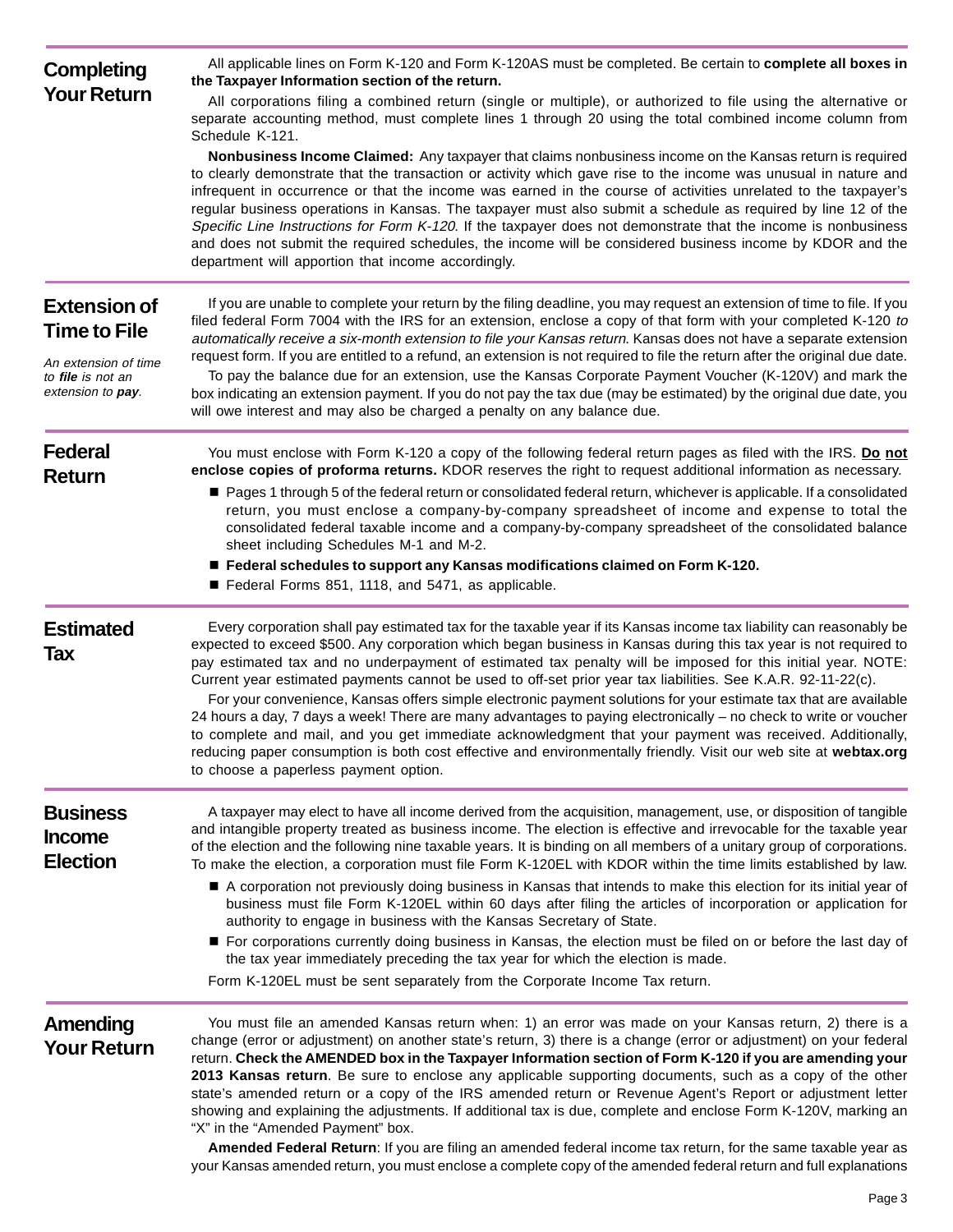## **Amending Your Return (continued)**

of all changes made on your amended Kansas return. If your amended federal return is adjusted or disallowed, you must provide KDOR with a copy of the adjustment or denial letter.

Pay the full amount of tax and interest due on an amended return and no penalty will be assessed. Consult KDOR's web site for annual interest rates.

If you did not file a Kansas return when you filed your original federal return, and the federal return has since been amended or adjusted, use the information on the amended or adjusted federal return to complete your original Kansas return. A copy of both the original and amended federal returns should be enclosed with the Kansas return along with an explanation of the changes.

**Federal Audit:** Any taxpayer whose income has been adjusted by the IRS must file an amended return with Kansas and include a copy of the Revenue Agent's Report or adjustment letter showing and explaining the adjustments. These adjustments must be submitted within 180 days of the date the federal adjustments are paid, agreed to, or become final, whichever is earlier. Failure by the taxpayer to notify KDOR within the 180 day period shall not bar KDOR from assessing additional taxes or proceeding in court to collect such taxes. Failure by the taxpayer to comply with the requirements for filing returns shall toll the periods of limitation for KDOR to assess or collect taxes.

**Definitions** Business Income: For tax years commencing after December 31, 2007, "business income" means: 1) Income arising from transactions and activity in the regular course of the taxpayer's trade or business; 2) income arising from transactions and activity involving tangible and intangible property or assets used in the operation of the taxpayer's trade or business; or 3) income of the taxpayer that may be apportioned to this state under the provisions of the Constitution of the United States and laws thereof, except that a taxpayer may elect that all income constitutes business income.

> **Unitary Business;** A multistate business is unitary when the operations conducted in one state benefit or are benefited by the operations conducted in another state or states. The essential test to be applied is whether or not the operation of the portion of the business within the state is dependent upon or contributory to the operation of the business outside the state. If there is such a relationship, the business is unitary. Stated another way, the test is whether the various parts of a business are interdependent and of mutual benefit so as to form one business rather than several business entities and not whether the operating experience of the parts are the same at all places.

> **Activity Wholly Within Kansas—Single Entity:** If a particular trade or business is carried on exclusively within Kansas or if the activities outside of Kansas are such that federal Public Law 86-272 prohibits another state from imposing a tax, then the entire net income is subject to the Kansas income tax.

> **Activity Wholly Within Kansas—Consolidated:** If two or more corporations file a federal income tax return on a consolidated basis, and if each of such corporations derive all of their income and expenses from sources within Kansas, they must file a consolidated return for Kansas income tax purposes.

> **Single Entity Apportionment Method:** Any taxpayer having income from business activity which is taxable both within and without this state, other than activity as a financial organization or the rendering of purely personal services by an individual, shall allocate and apportion net income as provided in the Uniform Division of Income for Tax Purposes Act.

> **Combined Income Method—Single Corporate Filing:** When a group of corporations conduct a unitary business both within and outside of Kansas, the source of income shall be determined by the combined income approach. The combined income approach is the computation by formula apportionment of the business income of a unitary trade or business properly reportable to Kansas by members of a unitary group. The property, payroll, or sales factor for each member of a unitary business shall be determined by dividing the property, payroll, or sales figure for Kansas by the total property, payroll, or sales figure of the entire group. The average is multiplied by the income of the unitary group to determine the income of the company derived from sources in Kansas.

> The Kansas Corporate Tax return filed on the combined income approach must include Schedule K-121. Any corporation which files a consolidated return for federal purposes and a combined report for Kansas purposes must submit a copy of the consolidated federal Form 1120 and all other schedules and statements necessary to support the taxable income reported on the Kansas return. Schedule K-121 must be used to determine income of the corporation. Schedule K-121 single entity Kansas taxable income is then shown on line 21, Form K-120. The single entity tax from Schedule K-121 is entered on line 25, Form K-120. All corporations filing a combined return (single or multiple) must complete lines 1 through 20 of Form K-120 using the total combined income column from Schedule K-121.

> **Combined Income Method—Multiple Corporation Filing:** This method is the same as 'Combined Income Method—Single Corporation Filing' except that any corporation filing using the combined income method with more than one entity doing business in Kansas may file one Kansas return reporting the total combined income on that return and computing and paying the tax due on that return. Schedule K-121 must be used to determine the Kansas taxable income of each separate corporation. Schedule K-121 combined Kansas taxable income is then entered on line 21, Form K-120. The tax rate is then applied to the Kansas taxable income of each corporation with one surtax exemption allowed for each corporate taxpayer. The total tax due for all corporations is then shown on line 25, Form K-120. All corporations filing a combined return (single or multiple) must complete lines 1 through 20 of Form K-120 using the total combined income column from Schedule K-121.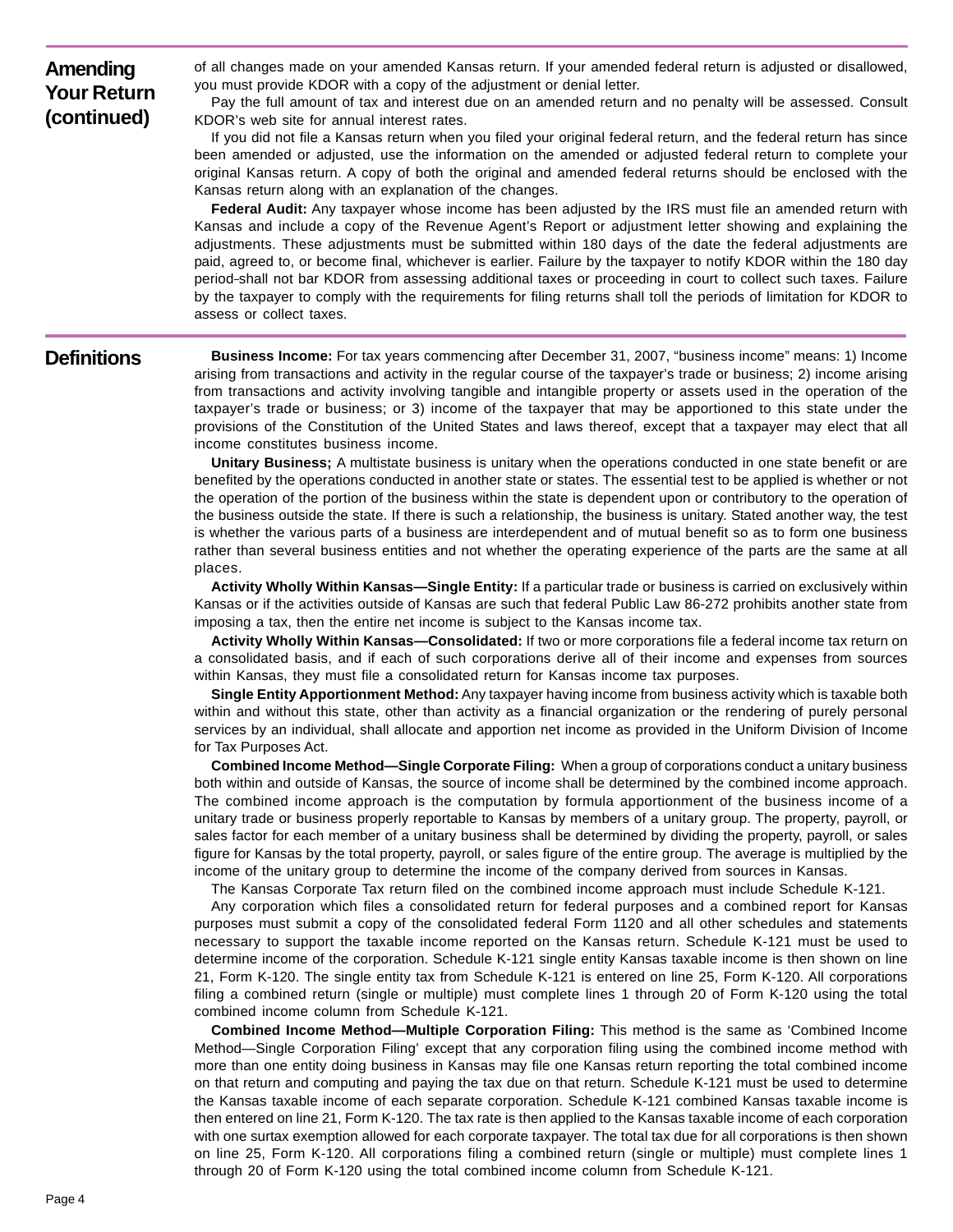## **Definitions (continued)**

**Qualified Elective Two-Factor Method:** This method may be used by any taxpayer who qualifies and elects to utilize the two-factor formula of property and sales. A qualified taxpayer is any taxpayer whose payroll factor for a taxable year exceeds 200% of the average of the property factor and the sales factor. An election must be made by including a statement with the original tax return indicating that the taxpayer elects to utilize this apportionment method. The election will be effective and irrevocable for the taxable year of the election and the following nine taxable years. The election will be binding on all members of a unitary group of corporations.

 **Common Carrier Method:** All business income of railroads and interstate motor carriers of persons or property for-hire shall be apportioned to this state on the basis of mileage. For railroads, multiply the business income by a fraction, the numerator of which is the freight car miles in this state and the denominator of which is the freight car miles everywhere. For interstate motor carriers, multiply the business income by a fraction, the numerator of which is the total number of miles operated in this state and the denominator of which is the total number of miles operated everywhere.

If a unitary group of corporations consists of one or more corporations engaged in railroad or interstate motor carrier operations, including the interstate transport of persons or property for hire by rail or motor carrier, and one or more corporations not engaged in railroad or interstate motor carrier operations, the following method shall be used to determine the apportionable income of the group members engaged in railroad or interstate motor carrier operations. (a) A three-factor formula consisting of property, payroll, and sales shall be used to divide the apportionable business income of the unitary group between each corporation engaged in railroad or interstate motor carrier operations and all other members of the unitary group. The apportionment factor numerators shall consist of the property, payroll, and sales of each corporation engaged in railroad or interstate motor carrier operations. The apportionment factor denominators shall consist of the property, payroll, and sales of the entire unitary group. For purposes of this subsection, the property, payroll, and sales factors shall be as defined in the uniform division of income for tax purposes act, K.S.A. 79-3271 et seq., and amendments thereto, and the regulations promulgated under this act. (b) The apportionable business income of each corporation engaged in railroad or interstate motor carrier operations shall be determined by multiplying the apportionable business income of the unitary group by the fraction computed according to subsection (a). (c) The apportionable business income of each corporation engaged in railroad or interstate motor carrier operations as determined according to subsection (b) shall then be apportioned to this state by using the single-factor mileage formula set forth in K.S.A. 79-3279(a), and amendments thereto. (d) The apportionable business income of each corporation in the unitary group that is not engaged in railroad or interstate motor carrier operations shall be determined by subtracting the amount determined in subsection (b) from the apportionable business income of the unitary group. (e) The apportionable business income of each corporation in the unitary group that is not engaged in railroad or interstate motor carrier operations, as determined in subsection (d), shall be apportioned to this state by using the applicable apportionment formula specified in K.S.A. 79-3279(b), and amendments thereto. K.A.R. 92-12-114.

**Alternative Accounting Method:** If the uniform allocation and apportionment provisions do not fairly represent the extent of the taxpayer's business activity in this state, the taxpayer may petition for, or the Secretary of Revenue may require, in respect to all or any part of the taxpayer's business activity, if reasonable: (a) Separate accounting; (b) the exclusion of one or more of the factors; (c) the inclusion of one or more additional factors; or (d) the employment of any other method to effect an equitable allocation and apportionment of the taxpayer's income. A copy of the letter from KDOR granting the use of an alternative method must be enclosed with the return when filed. Enter the amount determined on your separate schedule on line 21, Form K-120. All corporations filing a combined return (single or multiple), or authorized to file using the alternative or separate accounting method, must complete lines 1 through 20 using the total combined income column from Schedule K-121.

**Separate Accounting Method:** The separate method of reporting income to Kansas is allowable only in unusual circumstances and with the permission of KDOR where the use of the three-factor formula does not fairly represent the taxpayer's business activity. Before a taxpayer engaged in a multistate business may use the separate accounting method, the following requirements must be satisfied:

- **The books and records are kept by recognized accounting standards to reflect accurately the amount of** income of the multistate business which was realized in Kansas during the taxable period;
- **The management functions of the business operations within Kansas are separate and distinct so that in** conducting the Kansas business operations the management within Kansas did not utilize or incur centralized management services consisting of operational supervision, advertising, accounting, insurance, financing, personnel, physical facilities, technical and research, sales and servicing or purchasing during the taxable period;
- The business operations within Kansas are separate and distinct and do not contribute to or depend upon the overall operations of the company, and there are no interstate, intercompany, or interdivisional purchases, sales or transfers during the taxable period.

If all three requirements are not satisfied, the taxpayer shall determine Kansas taxable income by use of the apportionment formula.

Enter the amount determined on your separate schedule on line 21, Form K-120. All corporations filing a combined return (single or multiple), or are authorized to file using the alternative or separate accounting method, must complete lines 1 through 20 using the total combined income column from Schedule K-121.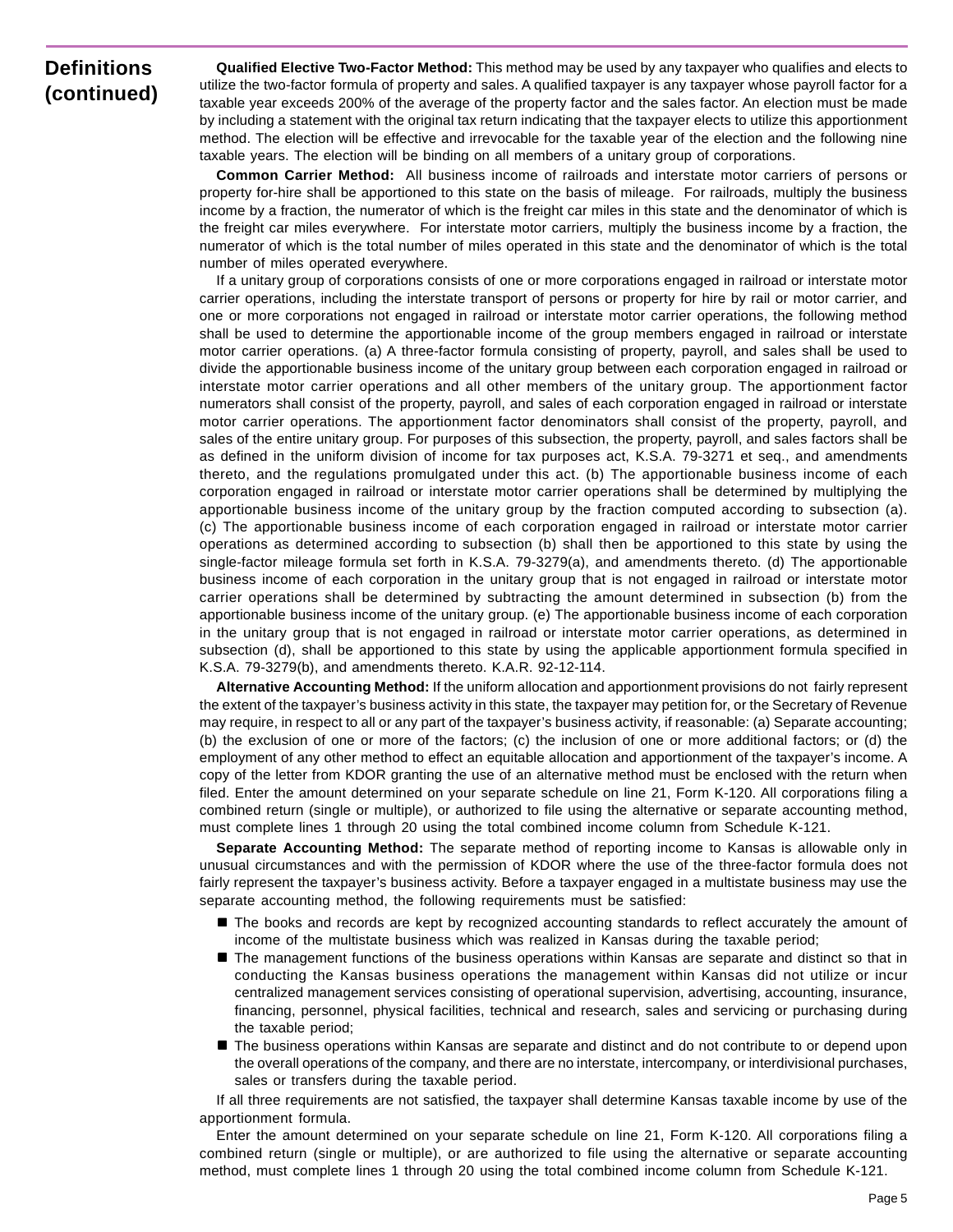#### **TAXPAYER INFORMATION**

**Beginning and Ending Dates:** Enter the beginning and ending dates of the corporation's tax year, even if it is a calendar year.

**Name and Address:** PRINT or TYPE the corporate name and address in the spaces provided.

**Information Requested in Boxes A through J:** Complete all requested information. For item A, see page 5. For Item B, enter the NAICS code. For items E and F, use the standard two-letter state abbreviation. If any taxpayer information has changed from the last original return you filed, be sure to check the change box "J".

**Final Return:** If a final return is being filed and the corporation is being liquidated, enter the discontinuation date in box "D" and enclose a copy of the federal form that states the federal code section the corporation was liquidated under.

### **INCOME**

LINE 1-FEDERAL TAXABLE INCOME. Enter federal taxable income after net operating loss and special deductions. All corporations filing a combined return (single or multiple), or are authorized to file using the alternative or separate accounting method, must complete lines 1 through 20. Combined income filers must use the total combined income column from Schedule K-121. A copy of certain pages of the federal return must be enclosed in all cases. See instructions on page 3.

**LINE 2—TOTAL STATE AND MUNICIPAL INTEREST.** Enter interest income received, credited, or earned by you during the taxable year from any state or municipal obligations such as bonds and mutual funds. Reduce the income amount by any related expenses (such as management or trustee fees) directly incurred in purchasing these state or political subdivision obligations.

DO NOT include interest income or obligations of the state of Kansas or any Kansas political subdivision issued after December 31, 1987, or the following bonds exempted by Kansas law:

- Board of Regents Bonds for Kansas Colleges & Universities
- **Electrical Generation Revenue Bonds**
- Industrial Revenue Bonds
- Kansas Highway Bonds
- Kansas Turnpike Authority Bonds
- Urban Renewal Bonds

If you are a shareholder in a fund that invests in both Kansas and other states' bonds, only the Kansas bonds are exempt. Use the information provided by your fund administrator to determine the amount of taxable (non-Kansas) bond interest to enter here.

**LINE 3—TAXES ON OR MEASURED BY INCOME OR FEES OR PAYMENTS IN LIEU OF INCOME TAXES.** Enter the taxes on or measured by income or fees or payments in lieu of income taxes which you deducted on your federal return in arriving at your federal taxable income. Federal environmental tax must be added back to federal taxable income to the extent it is used as a deduction in arriving at federal taxable income. **You must complete Part IV Schedule of Taxes.** 

**LINE 4—FEDERAL NET OPERATING LOSS DEDUCTION.** Enter the federal net operating loss deduction that was claimed on the federal income tax return for the taxable year.

**LINE 5—OTHER ADDITIONS TO FEDERAL TAXABLE INCOME.**  Enter on line 5 any of the following which are additions to your federal taxable income and enclose applicable schedules.

• **Learning Quest 529 Education Savings Program.** Amount of any "nonqualified withdrawal" from Learning Quest.

(Tax credits for the additions that follow may be claimed in Part I of Form K-120 – schedules required.)

- **Disabled Access Credit (Business).** Amount of depreciation deduction or business expense deduction claimed on your federal return that was used to determine the disabled access credit on your Schedule K-37.
- **Small Employer Healthcare Credit.** Reduce the amount of expense deduction that is included in federal taxable income by the dollar amount of the credit claimed. Complete Schedule K-57 and enclose it with your return.
- **Community Service Contribution Credit.** Amount of any charitable contribution claimed on your federal return used to compute the Community Service Contribution Credit on Schedule K-60.
- **Swine Facility Improvement Credit.** Amount of any costs claimed on your federal return and used as the basis for this credit on Schedule K-38.
- **Individual Development Account (IDA) Credit.** Amount of the contribution claimed to the extent the same is the basis for claiming the IDA credit on Schedule K-68.
- **Expenditures–Energy Credits.** Amount of any expenditures claimed to the extent the same is claimed as the basis for any credit allowed on Schedule K-81 or carry forward amount on Schedule K-73, K-77, K-79, K-82, or K-83.
- **Amortization–Energy Credits.** Carry forward amount of any amortization deduction claimed—to the extent the same is claimed on the federal return for deduction—with regard to Schedule K-73, K-77, K-79, K-82 or K-83 and any amount claimed in determining federal adjusted gross income on carbon dioxide recapture, sequestration or utilization machinery and equipment, or waste heat utilization system property.

**LINE 6—TOTAL ADDITIONS TO FEDERAL TAXABLE INCOME.**  Add lines 2 through 5 and enter the result on line 6.

**LINE 7—INTEREST ON U.S. GOVERNMENT OBLIGATION.** Enter any interest or dividend income received from obligations or securities of any authority, commission or instrumentality of the United States and its possessions that was included in your federal taxable income. This includes U.S. Savings Bonds, U.S. Treasury Bills, and the Federal Land Bank. You must reduce the interest amount by any related expenses (such as management or trustee fees) directly incurred in the purchase of these securities.

If you are a shareholder in a mutual fund that invests in both exempt and taxable federal obligations, only that portion of the distribution attributable to the exempt federal obligations may be subtracted here.

Enclose a schedule showing the name of each U.S. government obligation interest deduction claimed.

Interest from the following are taxable to Kansas and may NOT be entered on this line:

- Federal National Mortgage Association (FNMA)
- Government National Mortgage Association (GNMA)
- Federal Home Loan Mortgage Corporation (FHLMC)

#### **LINE 8—IRC SECTION 78 AND 80% OF FOREIGN DIVIDENDS.**

Enter the amount included in federal taxable income pursuant to the provisions of Section 78 of the Internal Revenue Code and 80% of dividends from corporations incorporated outside of the United States or the District of Columbia which are included in federal taxable income. Enclose a schedule to support the amount shown.

**LINE 9—OTHER SUBTRACTIONS FROM FEDERAL TAXABLE INCOME.** Enter on line 9, a total of the following subtractions from your federal taxable income (schedule required):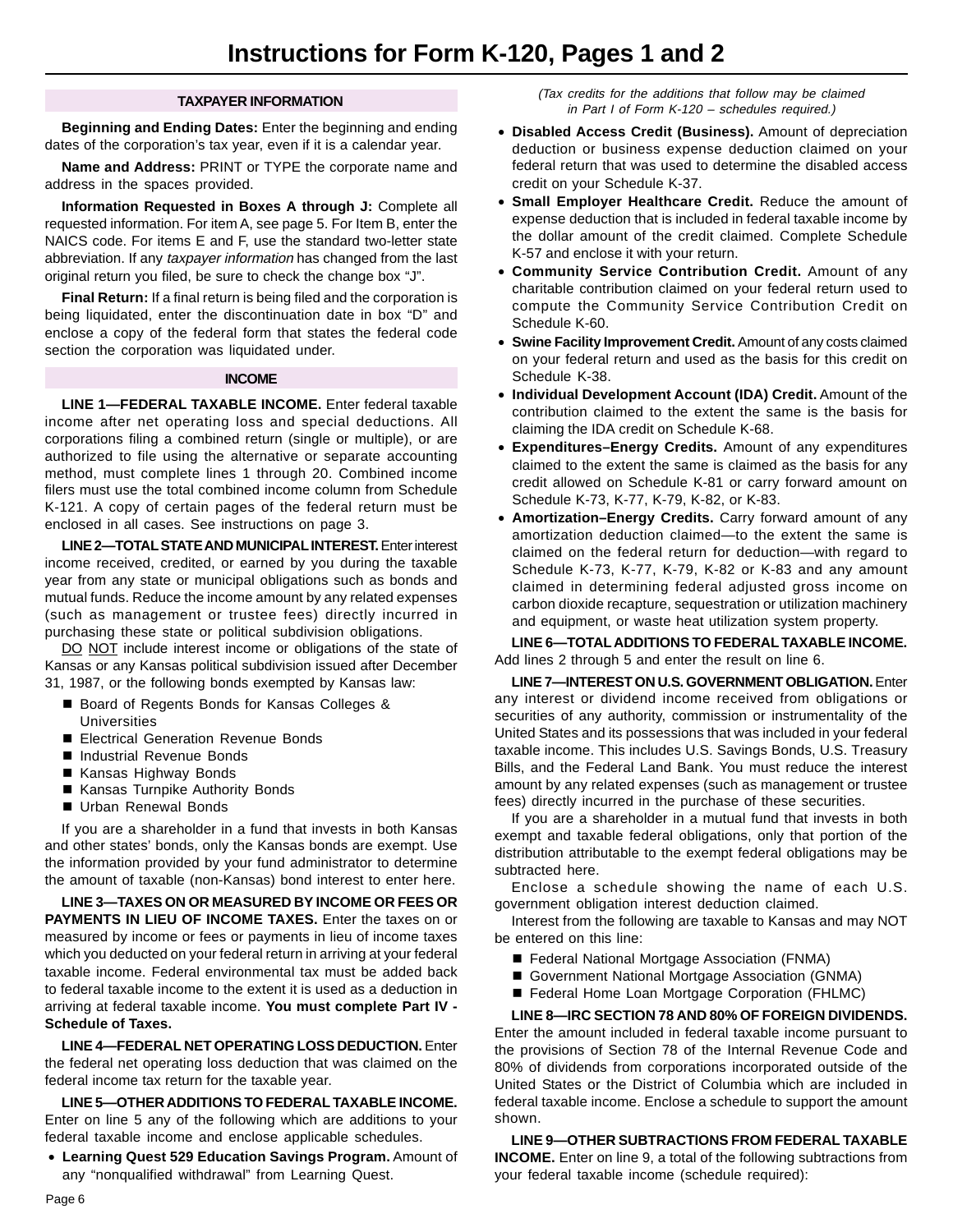- **Refunds or Credits.** Any refund or credit for overpayment of taxes on or measured by income or fees or payments in lieu of income taxes imposed by this state, or any taxing jurisdiction, to the extent included in federal taxable income.
- **Jobs and WIN Tax Credit.** Amount of federal targeted jobs and • WIN credit.
- **Kansas Venture Capital, Inc. Dividends.** Dividend income received as a result of investing in stock issued by Kansas Venture Capital, Inc.
- **Electrical Generation Revenue Bonds.** Gain from the sale of Electrical Generation Revenue Bonds that was included in your federal taxable income.
- **Learning Quest Education Savings Program.** Amount of contributions deposited in the Learning Quest Education Savings Program or from a qualified 529 tuition program established by another state, to a maximum of \$3,000 per student (beneficiary).
- **Sale of Kansas Turnpike Bonds.** Gain from the sale of Kansas Turnpike Bonds that was included in your federal taxable income.
- **Amortization–Energy Credits.** Carry forward amount of amortization deduction allowed relating to Schedule K-73, K-77, K-79, K-82 or K-83, and amount of amortization deduction allowed for carbon dioxide capture, sequestration or utilization machinery and equipment, or waste heat utilization system property. (55% of the amortization costs may be subtracted in the first year and 5% may be subtracted for each of the succeeding 9 years.)

**LINE 10—TOTAL SUBTRACTIONS FROM FEDERAL TAXABLE INCOME.** Add lines 7 through 9 and enter the result on line 10.

**LINE 11—NET INCOME BEFORE APPORTIONMENT.** Add lines 1 through 6 and subtract line 10.

#### **APPORTIONMENT and ALLOCATION**

**LINE 12—NONBUSINESS INCOME—TOTAL COMPANY.** Enter total amount of nonbusiness net income everywhere that is to be directly allocated.

Any taxpayer that claims nonbusiness income on the Kansas return is required to clearly demonstrate that the transaction or activity which gave rise to the income was unusual in nature and infrequent in occurrence and tangible or intangible property or assets were not used in the operations of the taxpayer's regular trade or business. The taxpayer must also submit a schedule as required below. If the taxpayer does not demonstrate that the income is nonbusiness and does not submit required schedule(s), the income will be considered business income and KDOR will apportion it accordingly.

From the items of income directly allocated, there shall be deducted the expenses related thereto. The term expenses related thereto as used in this paragraph means any allowable deduction or portion thereof attributable to such income and a ratable part of any other allowable deductions which cannot definitely be allocated to some item or class of income.

A schedule must be submitted with the return showing the: 1) gross income from each class of income being specifically allocated, 2) amount of each class of related expenses together with an explanation or computations showing how amounts were arrived at, 3) total amount of the related expense for each income class, and 4) net income for each income class. The schedules should provide appropriate columns as set forth above for items specifically assigned to Kansas and for nonbusiness items specifically assigned outside Kansas. An explanation must also be enclosed to explain specifically why each item of income arose from unusual and infrequent transactions outside of the regular course of the corporation's trade or business.

**LINE 13—APPORTIONABLE BUSINESS INCOME.** Subtract line 12 from line 11. Enter the result on line 13.

**LINE 14—AVERAGE PERCENT TO KANSAS.** Enter applicable percentages in spaces A, B & C. (If qualified and utilizing the elective two-factor formula, do not enter a percentage in space B.) Enter on line 14 the average percent from Form K-120AS, Part VI, line E **or** K-121, Part II, line 5. Round percentage to the fourth decimal point. **If your business is wholly within Kansas enter 100.0000.** 

**LINE 15—AMOUNT TO KANSAS.** Multiply line 13 by line 14. Enter the result on line 15.

**LINE 16—NONBUSINESS INCOME–KANSAS.** Enter the total amount of nonbusiness net income directly allocated to Kansas. Enclose a schedule to support the amount shown.

**LINE 17—KANSAS EXPENSING RECAPTURE (K-120EX).** If you have a Kansas expensing recapture amount from Schedule K-120EX, enter the amount on line 17 and enclose a copy of your completed K-120EX and federal Form 4562.

**LINE 18—KANSAS EXPENSING DEDUCTION (K-120EX).** Enter the amount of your Kansas expensing deduction and enclose a copy of your completed K-120EX and federal Form(s) 4562. Also enclose any schedule necessary to enable KDOR to reconcile the federal Form 4562 amounts to the expensing claimed on the K-120EX. **Important**—The deduction must qualify under IRC Section 168: Modified accelerated cost recovery system (MACRS).

#### **NET INCOME and TAXABLE INCOME**

**LINE 19—KANSAS NET INCOME BEFORE NOL DEDUCTION.** Add lines 15, 16, and 17; then subtract line 18 and enter the result.

**LINE 1920—KANSAS NET OPERATING LOSS (NOL) DEDUCTION.** Enter amount of any Kansas net operating loss carry forward to which you are entitled. This amount cannot exceed amount on line 19. Submit a separate schedule to support the amount shown and any remaining carry over available.

**LINE 21—COMBINED REPORT OR ALTERNATIVE/SEPARATE ACCOUNTING INCOME.** If you are filing a combined report (Schedule K-121) or are authorized to file using the alternative or separate accounting method, enter on line 21 the Kansas taxable income from line 21 of Schedule K-121 **or** a separate schedule prepared by you (Separate/Alternative Method of Reporting).

**LINE 2122—KANSAS TAXABLE INCOME.** Subtract line 20 from line 19 or enter the amount from line 21, whichever is applicable. If the result is a negative figure, enter zero.

#### **TAX**

If filing Form K-121, skip lines 23 and 24 and proceed to line 25.

**LINE 23—NORMAL TAX.** Multiply the amount shown on line 22 by 4% and enter the result.

**LINE 24—SURTAX.** Multiply the amount shown on line 22 in excess of \$50,000 by 3**%** and enter the result.

**LINE 25—TOTAL TAX.** Add lines 23 and 24 and enter result. If Schedule K-121 was used to determine income, enter the tax computed on Schedule K-121, line 24.

**LINE 26—TOTAL NONREFUNDABLE CREDITS.** Enter total nonrefundable credits from Part I, line 27 (cannot exceed the amount on line 25 of K-120).

**LINE 27—BALANCE.** Subtract line 26 from line 25 and enter result. This amount cannot be less than zero.

**LINE 28—ESTIMATED TAX PAID AND AMOUNT CREDITED FORWARD.** Enter total of all your 2013 estimated tax payments plus any 2012 overpayment you had credited forward to 2013.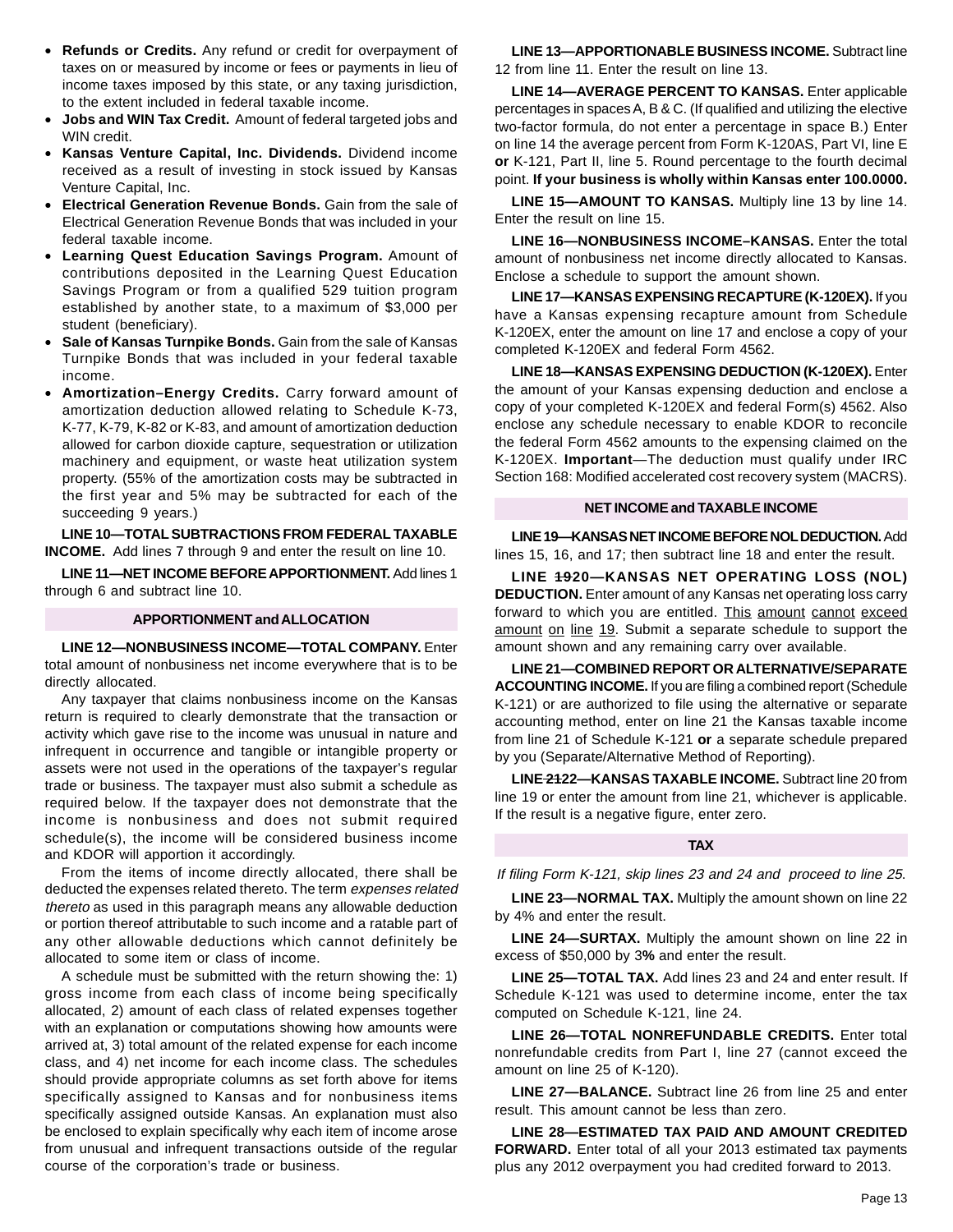**LINE 29—OTHER TAX PAYMENTS.** Enter any withholding amounts reported on Form K-19. Enclose Form(s) K-19.

**LINE 30—AMOUNT PAID WITH KANSAS EXTENSION.** Enter amount paid with your request for an extension of time to file.

**LINE 31—TOTAL OF OTHER REFUNDABLE CREDITS.** Enter total of all other refundable credits from Part I, line 34.

**LINE 32—PAYMENT REMITTED ON ORIGINAL RETURN.** Use this line if you are filing an amended Corporate Income Tax return for the 2013 tax year. Enter amount of money you remitted to KDOR with your original 2013 return or any payment remitted with a previously filed 2013 amended return, including penalty and interest.

**LINE 33—OVERPAYMENT FROM ORIGINAL RETURN.** Use this line ONLY if you are filing an amended income tax return for the 2013 tax year. Enter amount of overpayment shown on your original return. Since you were refunded the overpayment or it was credited forward, the amount is a subtraction entry.

**LINE 34—TOTAL PREPAID CREDITS.** Add lines 28 through 32 and subtract line 33. Enter the result on line 34.

### **BALANCE DUE**

**LINE 35—BALANCE DUE.** If line 27 is greater than line 34, subtract line 34 from line 27 and enter the result.

If the amount on line 35 is not paid by the due date or if a balance due return is filed after the due date, penalty and interest are added according to the rules outlined in lines 36 and 37.

**Extension of Time to File:** Interest is due on a delinquent tax balance even if you have been granted an extension of time. If **90%**  of your tax is paid on or before the original due date of your return, an automatic extension is applied and no penalty is assessed.

**LINE 36—INTEREST.** If you paid your tax after the original due date, compute interest at the rate of .333% per month (or fraction thereof) on the balance due and enter the result on line 36.

**LINE 37—PENALTY.** If you paid your tax after the original due date, compute the penalty at 1% for each month (or portion thereof)

**Instructions for Form K-120, Pages 3 and 4** 

#### **PART I — NONREFUNDABLE and REFUNDABLE CREDITS**

Every corporation must complete PART I to claim a Kansas tax credit. First, complete the appropriate tax credit schedule, then enclose them with your Kansas corporate income tax return. Credit schedules are available on our web site.

#### **SCHEDULE OF NONREFUNDABLE CREDITS**

**LINES 1 THROUGH 26.** Enter on lines 1 through 26 any nonrefundable tax credits for which you are eligible. You must complete and enclose with Form K-120 the applicable credit schedule(s).

**LINE 27**—**TOTAL NONREFUNDABLE CREDITS.** Add lines 1 through 26 and enter the total on line 27 and on line 26 of Form K-120. This amount cannot exceed your total tax on line 25 of Form K-120. **Important––**If filing a combined return (K-121), the amount of nonrefundable credits for each separate entity cannot exceed that entity's tax liability.

#### **SCHEDULE OF REFUNDABLE CREDITS**

**LINES 28 THROUGH 33.** Enter on lines 28 through 33 any refundable tax credits for which you are eligible. You must complete and enclose with your K-120 the applicable credit schedule(s).

the return is late or the tax is unpaid on the balance due amount, up to a maximum of 24%. Enter this amount on line 37.

**LINE 38—ESTIMATED TAX PENALTY.** If underpayment of estimated tax penalty is due, enter the amount from your Schedule K-220 on line 38 and enclose Schedule K-220 with the return. If you are annualizing to compute the penalty, check the box on line 38. Any corporation which began business in Kansas during this period is not required to file a declaration, and no underpayment of estimate tax penalty will be imposed.

**LINE 39—TOTAL TAX, INTEREST & PENALTY DUE.** Add the amounts on lines 35 through 38 and enter result. If amount due is \$5.00 or more **complete Form K-120V,** Corporate Payment Voucher and enclose it with your return and payment (do not use staples or tape to attach your documents together). Make check or money order payable to "Kansas Corporate Tax."

Returned checks: A fee of \$30.00, plus costs for a registered letter (currently \$10.86), is charged on all returned checks.

### **OVERPAYMENT**

**LINE 40—OVERPAYMENT.** If line 34 is greater than the sum of line 27 and line 38, subtract the sum of line 27 and line 38 from line 34 and enter the result on line 40.

**LINE 41—REFUND.** Enter that part of line 40 you wish to be refunded. No refunds issued on amounts less than \$5.00.

LINE 42-CREDIT FORWARD. Enter the portion of line 40 you wish to have applied to your 2014 Kansas estimated tax (must be \$1 or more). If the amount on line 40 is less than \$5.00, you may carry it forward to 2014 as an additional credit even if you don't make estimated tax payments. The amount on this line cannot exceed the total of lines 28, 29 and 30.

#### **SIGNATURE and VERIFICATION**

The return must be signed and sworn to by the president, vice-president, or other principal officer. If the return is prepared by a firm or corporation, sign the return in the name of the firm or corporation. Any person or persons who prepares the return for compensation must sign the return and provide their EIN or SSN.

**LINE 34—TOTAL REFUNDABLE CREDITS.** Add amounts on lines 28 through 33 and enter total here and line 31 of Form K-120.

#### **PART II — ADDITIONAL INFORMATION**

All corporations must answer all of the questions in Part II.

#### **PART III — AFFILIATED CORPORATIONS DOING BUSINESS IN KANSAS**

Every corporation must complete the information in this section for every affiliated corporation doing business in Kansas. If additional space is needed, enclose a separate schedule.

#### **PART IV — SCHEDULE OF TAXES**

Every corporation must complete this section so KDOR can verify the amount of taxes to be added back on line 3 of the return. If taxes are included elsewhere in the federal return, you must complete a schedule and enclose it with the Kansas return.

#### **PART V — SCHEDULE OF INTEREST INCOME**

Every corporation must complete this section if they are claiming a modification for interest income on United States obligations on line 7, page 1 of Form K-120.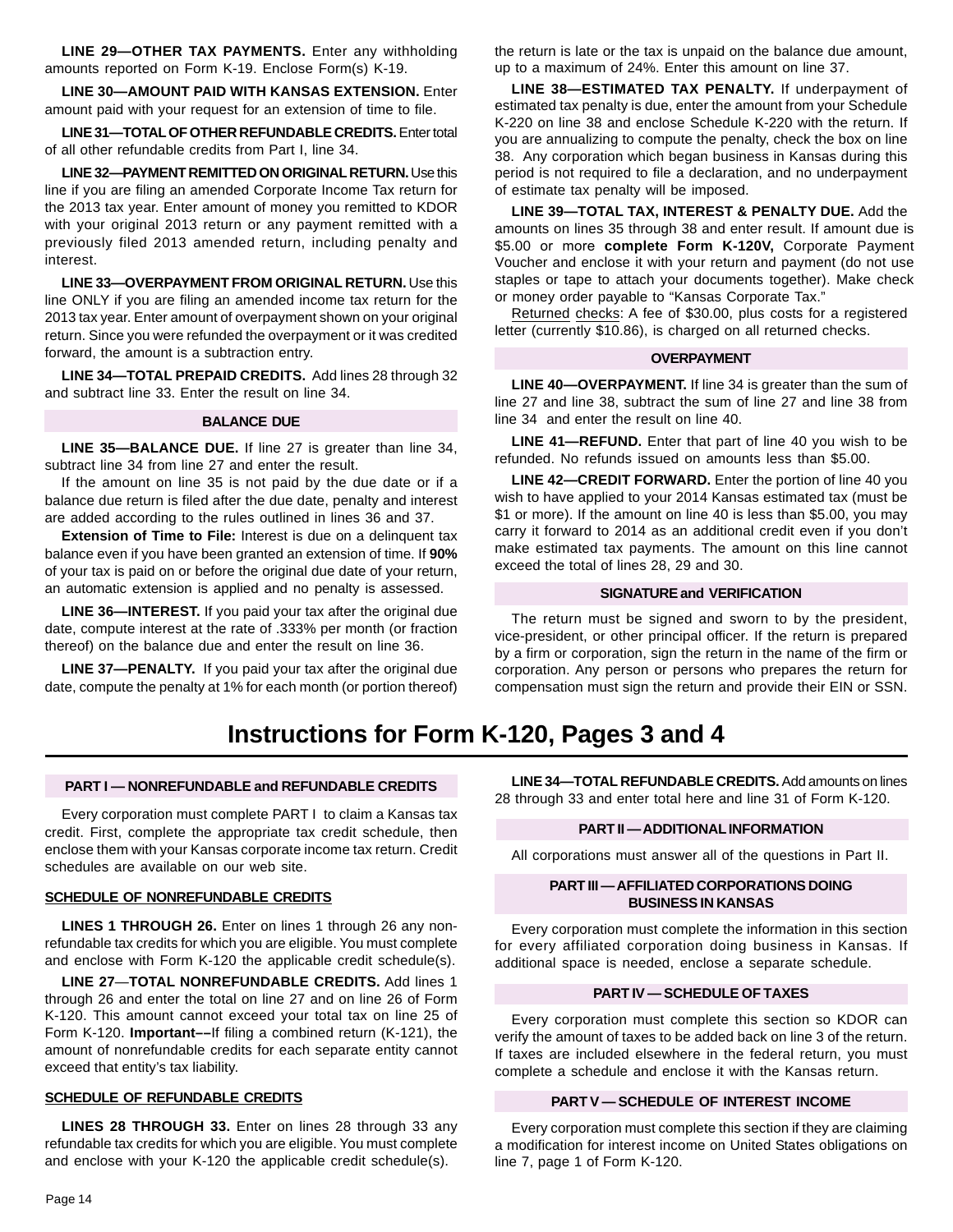You must complete and enclose Parts VI, VII, & VIII, of Form K-120AS with your K-120 if the corporation is doing business within and outside of Kansas and utilizing the apportionment formula to determine Kansas income.

#### **PART VI—APPORTIONMENT FORMULA**

Part VI is to be used by corporations which derive income from sources both within and without Kansas for the purpose of allocating and apportioning income. All business income is apportionable to Kansas by one of the following methods:

- Most corporations will multiply business income by a fraction, the numerator of which is the property factor plus the payroll factor plus the sales factor, and the denominator of which is three.
- Railroads will multiply business income by a fraction, the numerator of which is the freight car miles in this state and the denominator of which is the freight car miles everywhere.
- Interstate motor carriers will multiply business income by a fraction, the numerator of which is the total number of miles operated in this state and the denominator of which is the total number of miles operated everywhere.
- A qualifying taxpayer may elect to multiply business income by a fraction, the numerator of which is the property factor plus the sales factor, and the denominator of which is two. A qualifying taxpayer is any taxpayer whose payroll factor for a taxable year exceeds 200% of the average of the property factor and the sales factor. For additional information relating to this method and to determine if you are qualified, you may review K.S.A. 79-3279. If you qualify to use this method you are required to complete, for the first year, the payroll information on Form K-120AS, Part VI, line B **or** Form K-121, Part II, Section 2.
- Single Factor Apportionment–all years beginning after 12/31/01, and at the election of the taxpayer made at the time of filing of the original return, the qualifying business income of any investment funds service corporation organized as a corporation or S corporation which maintains its primary headquarters and operations or is a branch facility that employs at least 100 individuals on a full-time equivalent basis in this state and has any investment company fund shareholders residenced in this state shall be apportioned to this state as provided in this subsection, as follows:

By multiplying the investment funds service corporation's qualifying business income from administration, distribution and management services provided to each investment company by a fraction, the numerator of which shall be the average of the number of shares owned by the investment company's fund shareholders residenced in this state at the beginning of and at the end of the investment company's taxable year that ends with or within the investment funds service corporation's taxable year, and the denominator of which shall be the average of the number of shares owned by the investment company's fund shareholders everywhere at the beginning of and at the end of the investment company's taxable year that ends with or within the investment funds service corporation's taxable year.

Descriptions of each of the factors in the three-factor formula follow. The laws applicable to these factors are contained in K.S.A. 79-3280 through K.S.A. 79-3287. The applicable regulations are contained in K.A.R. 92-12-84 through K.A.R. 92-12-103, all of which can be found in our Policy Information Library at: **ksrevenue.org**

**LINE A—Property Factor.** The property factor shall include all real and tangible personal property owned or rented and used

during the income year to produce business income. Property used in connection with the production of nonbusiness income shall be excluded from the factor. Property shall be included in the property factor if it is actually used or is available for or capable of being used during the income year for the production of business income. Property used in the production of business income shall remain in the property factor until its permanent withdrawal is established by an identifiable event such as its sale or conversion to the production of nonbusiness income.

The numerator of the property factor shall include the average value of the taxpayer's real and tangible personal property owned and used in Kansas during the income year for the production of income, plus the value of rented real and tangible personal property so used. Property owned by the taxpayer in transit between locations of the taxpayer shall be considered to be at the destination for purposes of the property factor. Property in transit between a buyer and seller which is included by a taxpayer in the denominator of its property factor in accordance with its regular accounting practices shall be included in the numerator according to the state of destination. The value of mobile or movable property, such as construction equipment, trucks and/or leased electronic equipment which are located within and without Kansas during the income year, shall be determined for purposes of the numerator of the factor on the basis of total time within Kansas during the income year. Property owned by the taxpayer shall be valued at its original cost. As a general rule, "original cost" is deemed to be the basis of the property for federal income tax purposes at the time of acquisition by the taxpayer and adjusted by subsequent capital additions or improvements thereto and partial disposition thereof, by reason of sale, exchange, abandonment, etc. Property rented by the taxpayer is valued at eight times the net annual rental rate. As a general rule, the average value of property owned by the taxpayer shall be determined by averaging the values at the beginning and ending of the income year. However, the Director of Taxation may require or allow averaging by monthly values if such method of averaging is required to properly reflect the average value of the taxpayer's property for the income year.

**LINE B—Payroll Factor.** The payroll factor shall include the total amount paid by the taxpayer for compensation during the tax period. The total amount "paid" to the employees is determined upon the basis of the taxpayer's accounting method. If the taxpayer has adopted the accrual method of accounting, all compensation properly accrued shall be deemed to have been paid. Notwithstanding the taxpayer's method of accounting, at the election of the taxpayer, compensation paid to employees may be included in the payroll factor by use of the cash method if the taxpayer is required to report such compensation under such method for unemployment compensation purposes. The term "compensation" means wages, salaries, commissions and any other form of remuneration paid to employees for personal services. Payments made to an independent contractor or any other person not properly classifiable as an employee are excluded. Only amounts paid directly to employees are included in the payroll factor. The compensation of any employee on account of activities which are connected with the production of nonbusiness income shall be excluded from the factor. The denominator of the payroll factor is the total compensation paid everywhere during the income year.

The numerator of the payroll factor is the total amount paid in Kansas during the income year by the taxpayer for compensation. Compensation is paid in Kansas if any one of the following tests, applied consecutively, are met: (a) The employee's service is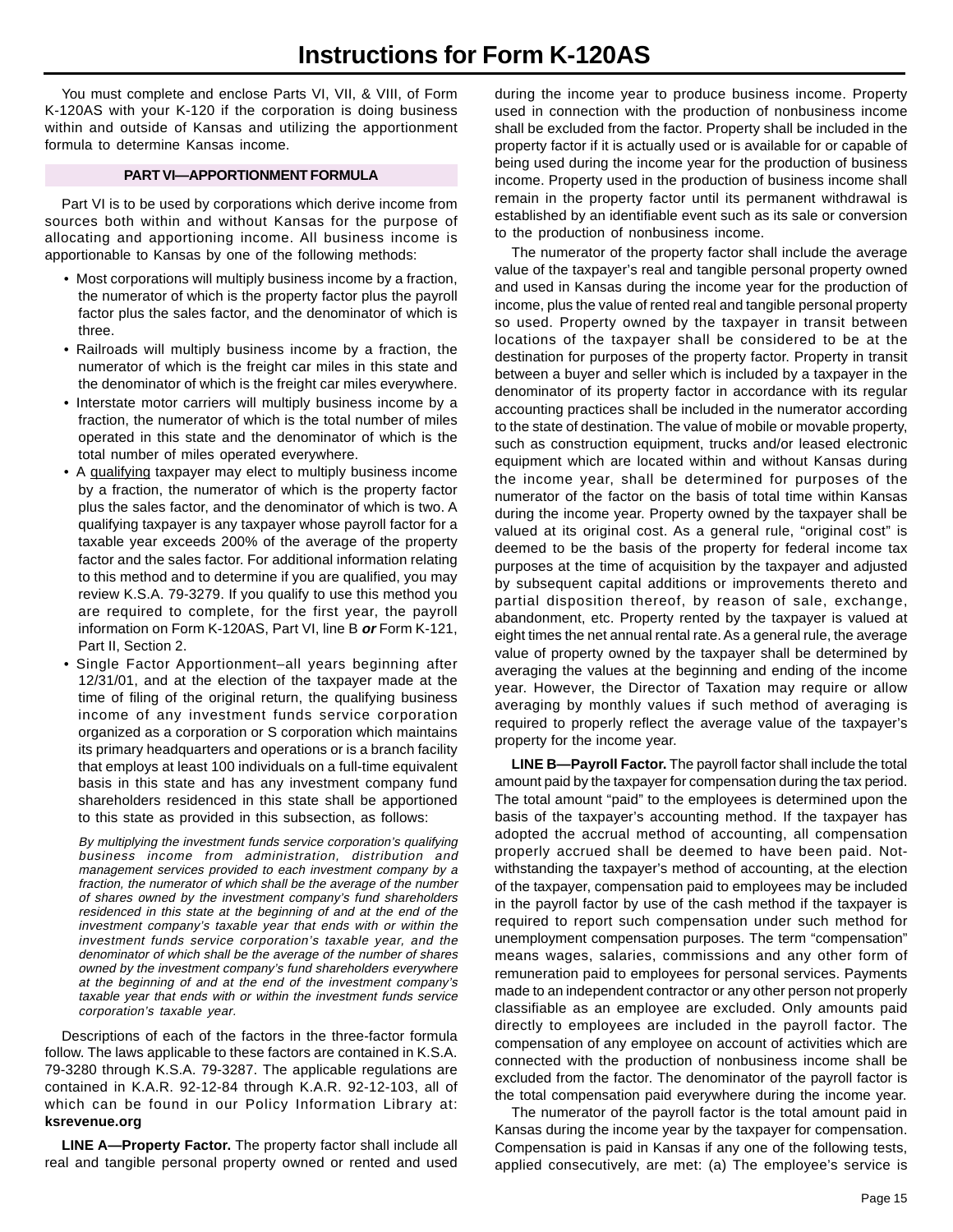performed entirely within Kansas; (b) The employee's service is performed both inside and outside of Kansas, but the service performed without this State is "incidental" to the employee's service in Kansas (the word "incidental" means any service which is temporary or transitory in nature, or which is rendered in connection with an isolated transaction); (c) If the employee's services are performed both inside and outside of Kansas, the employee's compensation will be attributed to Kansas if: (1) the employee's base of operations is in Kansas; or (2) there is no base of operations in any state in which some part of the service is performed, but the place from which the service is directed or controlled is in Kansas; or (3) the base of operations or the place from which the service is directed or controlled is not in any state in which some part of the service is performed, but the employee's residence is in Kansas. The term "base of operation" is the place from where employees begin work and to which they customarily return in order to receive instructions from the taxpayer or communications from his customers or other persons, or to replenish stock or other materials, repair equipment, or perform any other functions necessary to the exercise of their trade or profession at some other point or points.

**LINE C—Sales Factor.** For purposes of the sales factor of the apportionment formula, the term "sales" means all gross receipts derived by the taxpayer from transactions and activity in the regular course of such trade or business. The following are rules for determining "sales" in various situations:

- **•**  In the case of a taxpayer engaged in manufacturing and selling or purchasing and reselling goods or products, "sales" includes all gross receipts from the sales of such goods or products (or other property of a kind which would properly be included in the inventory of the taxpayer if on hand at the close of the income year) held by the taxpayer primarily for sale to customers in the ordinary course of its trade or business. "Gross receipts" for this purpose means gross sales, less returns and allowances, and includes all interest income, service charges, carrying charges, or time-price differential charges incidental to such sales. Federal and state excise taxes (including sales taxes) shall be included as part of such receipts if such taxes are passed on to the buyer or included as part of the selling price of the product.
- **•**  In the case of cost plus fixed fee contracts, such as the operation of a government-owned plant for a fee, "sale" includes the entire reimbursed cost, plus the fee.
- **•**  In the case of a taxpayer engaged in providing services, such as the operation of an advertising agency, or the performance of equipment service contracts, or research and development contracts, "sales" includes the gross receipts from the performance of such services, including fees, commissions, and similar items.
- **•**  In the case of a taxpayer engaged in renting real or tangible property, "sales" includes the gross receipts from the rental, lease, or licensing the use of the property.
- **•**  In the case of a taxpayer engaged in the disposition of noninventory assets and property used or purchased in the regular course of business, "sales" includes the capital gain or ordinary gain realized from such disposition. The term "sales" does not include the return of capital or recovery of basis with respect to non-inventory capital assets.
- **•** For all taxable years beginning after December 31, 2007, in the case of sales of intangible business assets, only the net gains from the sale shall be included in the sales factor.

The numerator of the sales factor shall include gross receipts attributable to Kansas and derived by the taxpayer from transactions and activity in the regular course of its trade or business. All interest income, service charges, carrying charges, or time-priced differential charges incidental to such gross receipts shall be included regardless of the place where the accounting records are maintained or the location of the contract or other evidence of indebtedness.

#### **Sale of Tangible Personal Property in this State:**

- Gross receipts from sales of tangible personal property **•**  (except sales to the United States Government) are in this state if:
	- the property is delivered or shipped to a purchaser within this state regardless of the f.o.b. point or other conditions of sale.
	- the property is shipped from an office, store, warehouse, factory, or other place of storage in this state and the taxpayer is not taxable in the state of the purchaser.
- Property shall be deemed to be delivered or shipped to a purchaser in this state if the recipient is located in this state, even though the property is ordered from outside this state.
- Property is delivered or shipped to a purchaser within this state if the shipment terminates in this state, even though the property is subsequently transferred by the purchaser to another state.
- The term "purchaser within this state" shall include the **•**  ultimate recipient of the property if the taxpayer in this state, at the designation of the purchaser, delivers to or has the property shipped to the ultimate recipient within this state.
- When property being shipped by a seller from the state of origin to a consignee in another state is diverted while enroute to a purchaser in this state, the sales are in this state.
- If a taxpayer whose salesman operates from an office in this state makes a sale to a purchaser in another state in which the taxpayer is not taxable and the property is shipped directly by a third party to the purchaser, the following rules apply.
	- 1) If the taxpayer is taxable in the state from which the third party ships the property, then the sale is in such state;
	- 2) If the taxpayer is not taxable in the state from which the property is shipped, then the sale is in this state.

**Sales to the United States Government:** Gross receipts from the sales of tangible personal property to the United States Government are to be included in Kansas if the property is shipped from an office, store, warehouse, factory, or other place of storage in this state. Only sales for which the United States Government makes direct payment to the seller pursuant to the terms of its contract constitute sales to the United States Government. Thus, as a general rule, sales by a subcontractor to the prime contractor, the party to the contract with the United States Government, does not constitute sales to the United States Government.

**Sales Other Than Sales of Tangible Personal Property:** K.S.A. 79-3287 provides for the inclusion in the numerator of the sales factor of gross receipts from transactions other than sales of tangible personal property (including transactions with the United States Government). Under this section gross receipts are attributed to Kansas if the income-producing activity which gave rise to the receipts is performed within Kansas or if property producing the receipts is located within Kansas.

Gross receipts are attributed to Kansas if, with respect to a single item of income, the income-producing activity is performed within and without Kansas but the greater proportion of the incomeproducing activity is performed in Kansas, based on costs of performance. In cases where services are performed partly within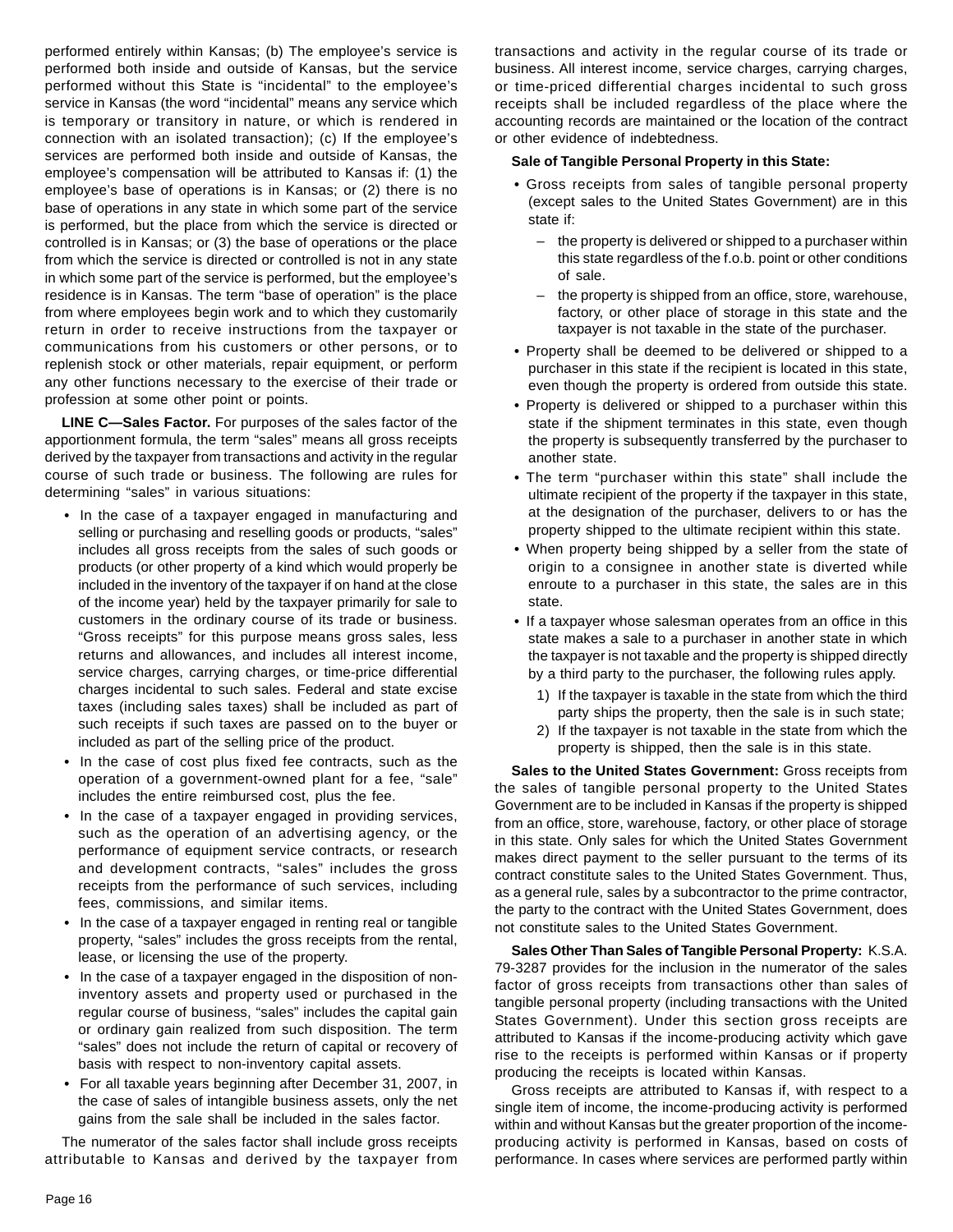and partly without Kansas, the services performed in each state will usually constitute a separate income-producing activity; in such case, the gross receipts for the performance of services attributable to Kansas shall be measured by the ratio which the time spent in performing such services in this state bears to the total time spent in performing such services everywhere. Time spent in performing services includes the amount of time expended in the performance of a contract or other obligation which gives rise to such gross receipts. Personal service not directly connected with the performance of the contract or other obligation, such as time expended in negotiating the contract, is excluded from the computation.

**LINE D(1) — TOTAL PERCENT.** If you are utilizing the three-factor formula to apportion income to Kansas, add lines A, B and C.

**LINE D(2) — TOTAL PERCENT.** If you are qualified and are utilizing the elective two-factor formula to apportion income to Kansas, add lines A and C.

**LINE E — AVERAGE PERCENT.** Divide line D(1) or D(2), whichever is applicable, by the number of factors used in the formula. For instance, if you are using the three-factor formula and the corporation does not have payroll anywhere, divide by 2.

#### **Consistency in Reporting**

In completing Form K-120, K-120AS and K-121, if, with respect to prior tax years and to filing other states' tax returns, the taxpayer departs from or modifies the manner in which income has been classified as business income from nonbusiness income, in valuing property or of excluding or including property in the property factor, in the treatment of compensation paid in the payroll factor, or in excluding or including gross receipts in the sales factor, the taxpayer shall disclose by separate enclosed schedule the nature and extent of the variance or modification. Only inconsistencies in the denominators of the property, payroll, and sales factors which materially affect the amount of business income apportioned to Kansas need to be disclosed. Inconsistencies in the determination of nonbusiness income and in the denominators of the factors due to a difference in state laws or regulations must be identified by that state's statute or regulation section number and shown on the separate schedule. The amount of each inconsistency by state is to be shown.

When a taxpayer makes sales of tangible personal property which are shipped from Kansas and assigned to a state in which the taxpayer does not file a return or report, the taxpayer shall identify the state to which the property is shipped, report the total amount of sales assigned to such state, and furnish the facts upon which the taxpayer relies as establishing jurisdiction to tax by such state.

### **PART VII — ADDITIONAL INFORMATION**

All corporations must answer all questions.

#### **PART VIII — AFFILIATED CORPORATION INFORMATION**

All corporations must complete this section and indicate which of the affiliated corporations have property or payroll or sales in either the "total company" factors or the "within Kansas" factors of the apportionment formula on Part VI of the return.